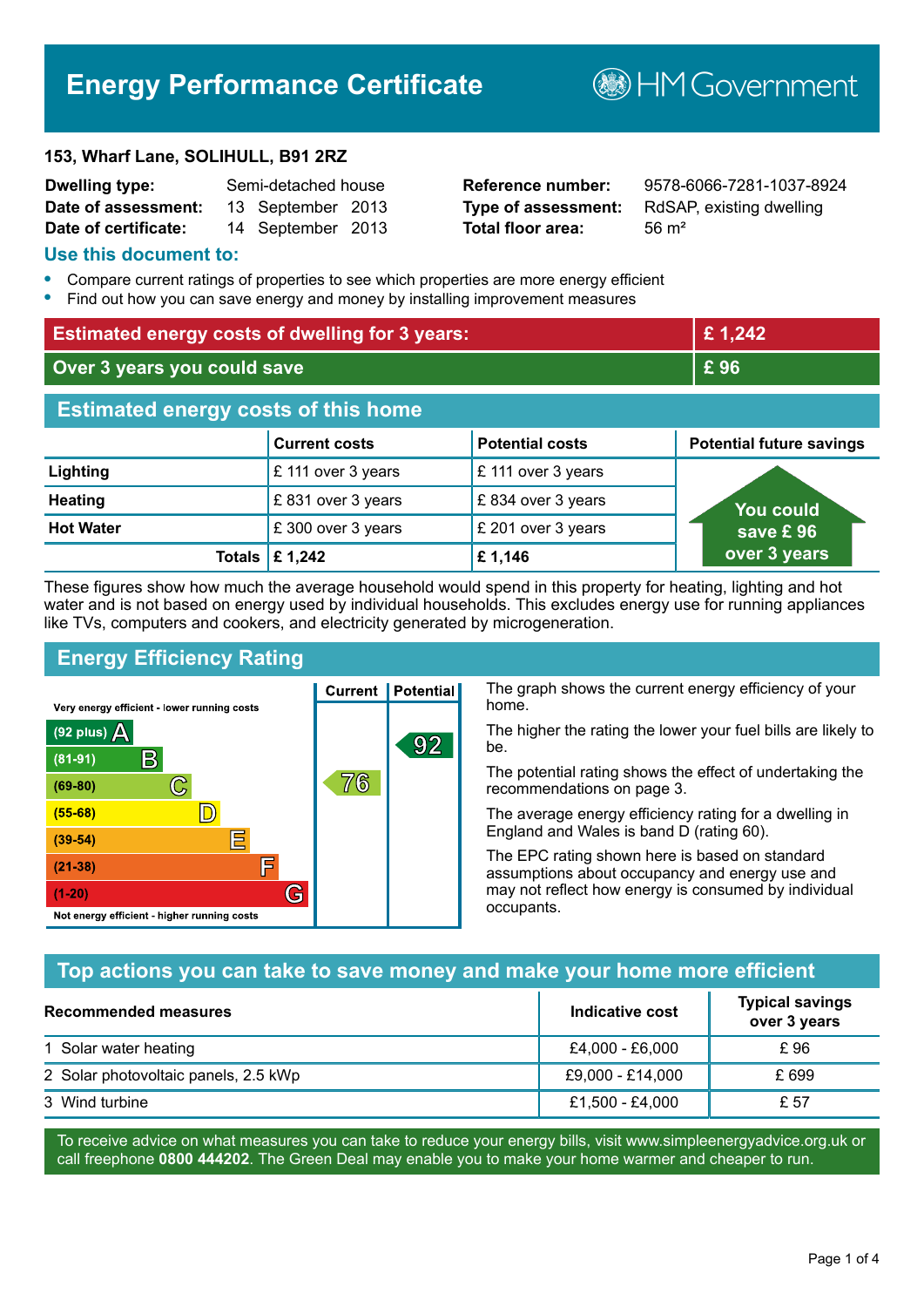**Energy Performance Certificate**

#### **Summary of this home's energy performance related features**

| <b>Element</b>        | <b>Description</b>                          | <b>Energy Efficiency</b> |
|-----------------------|---------------------------------------------|--------------------------|
| Walls                 | Timber frame, as built, insulated (assumed) | ★★★★☆                    |
| Roof                  | Pitched, 250 mm loft insulation             | ★★★★☆                    |
| Floor                 | Suspended, insulated (assumed)              |                          |
| Windows               | Fully double glazed                         | ★★★★☆                    |
| Main heating          | Boiler and radiators, mains gas             | ★★★★☆                    |
| Main heating controls | Programmer, room thermostat and TRVs        | ★★★★☆                    |
| Secondary heating     | None                                        |                          |
| Hot water             | From main system                            | ★★★★☆                    |
| Lighting              | Low energy lighting in all fixed outlets    | *****                    |

Current primary energy use per square metre of floor area: 141 kWh/m² per year

The assessment does not take into consideration the physical condition of any element. 'Assumed' means that the insulation could not be inspected and an assumption has been made in the methodology based on age and type of construction.

#### **Low and zero carbon energy sources**

Low and zero carbon energy sources are sources of energy that release either very little or no carbon dioxide into the atmosphere when they are used. Installing these sources may help reduce energy bills as well as cutting carbon. There are none provided for this home.

## **Your home's heat demand**

For most homes, the vast majority of energy costs derive from heating the home. Where applicable, this table shows the energy that could be saved in this property by insulating the loft and walls, based on typical energy use (shown within brackets as it is a reduction in energy use).

| <b>Heat demand</b>           | <b>Existing dwelling</b> | Impact of loft<br>insulation | Impact of cavity<br>wall insulation | Impact of solid<br>wall insulation |
|------------------------------|--------------------------|------------------------------|-------------------------------------|------------------------------------|
| Space heating (kWh per year) | 3.324                    | N/A                          | N/A                                 | N/A                                |
| Water heating (kWh per year) | 2,313                    |                              |                                     |                                    |

You could receive Renewable Heat Incentive (RHI) payments and help reduce carbon emissions by replacing your existing heating system with one that generates renewable heat, subject to meeting minimum energy efficiency requirements. The estimated energy required for space and water heating will form the basis of the payments. For more information, search for the domestic RHI on the www.gov.uk website.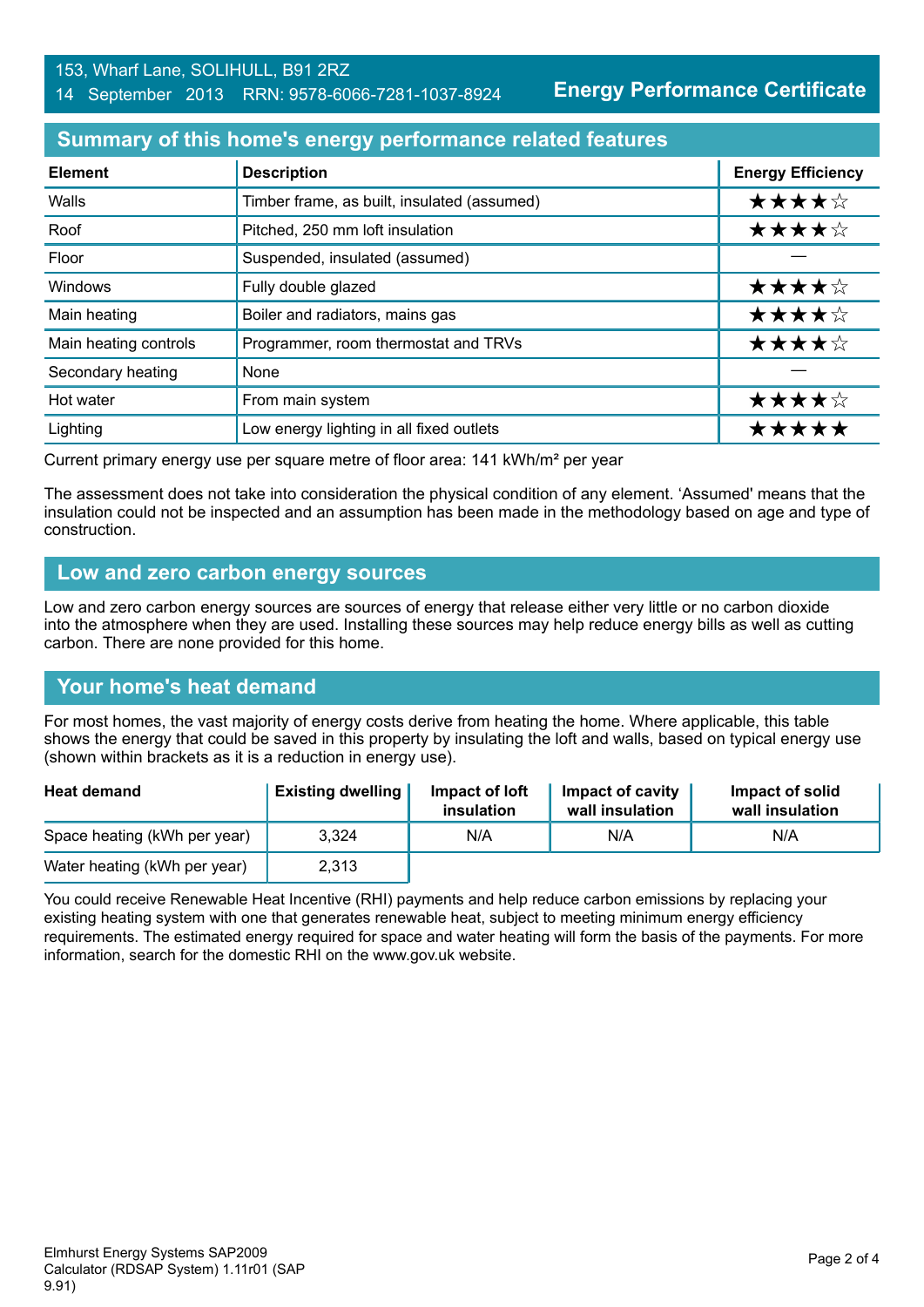#### 153, Wharf Lane, SOLIHULL, B91 2RZ 14 September 2013 RRN: 9578-6066-7281-1037-8924

#### **Recommendations**

The measures below will improve the energy performance of your dwelling. The performance ratings after improvements listed below are cumulative; that is, they assume the improvements have been installed in the order that they appear in the table. To receive advice on what measures you can take to reduce your energy bills, visit www.simpleenergyadvice.org.uk or call freephone 0800 444202. Before installing measures, you should make sure you have secured the appropriate permissions, where necessary. Such permissions might include permission from your landlord (if you are a tenant) or approval under Building Regulations for certain types of work.

| <b>Recommended measures</b>        | Indicative cost  | <b>Typical savings</b><br>per year | <b>Rating after</b><br>improvement |
|------------------------------------|------------------|------------------------------------|------------------------------------|
| Solar water heating                | £4,000 - £6,000  | £ 32                               | C78                                |
| Solar photovoltaic panels, 2.5 kWp | £9,000 - £14,000 | £ 233                              | <b>B91</b>                         |
| Wind turbine                       | £1,500 - £4,000  | £ 19                               | A92                                |

# **Financial Support and the Green Deal**

Green Deal Finance allows you to pay for some of the cost of your improvements in instalments under a Green Deal Plan (note that this is a credit agreement, but with instalments being added to the electricity bill for the property). The availability of a Green Deal Plan will depend upon your financial circumstances. There is a limit to how much Green Deal Finance can be used, which is determined by how much energy the improvements are estimated to **save** for a 'typical household'.

You may also be able to obtain support towards repairs or replacements of heating systems and/or basic insulation measures under the ECO scheme, provided that you are in receipt of qualifying benefits or tax credits. To learn more about this scheme and the rules about eligibility, visit www.simpleenergyadvice.org.uk or call freephone **0800 444202** for England and Wales.